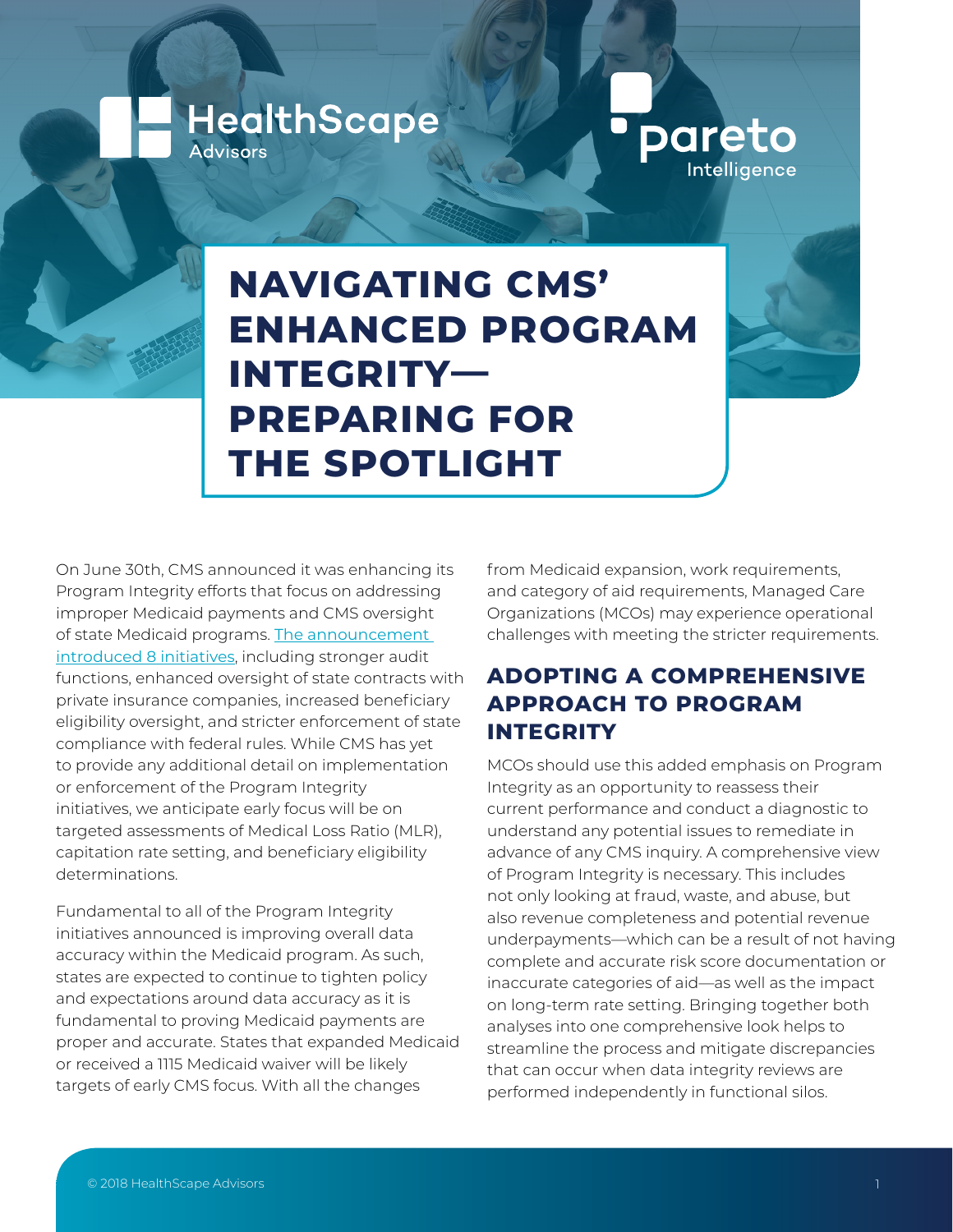# **RAISING THE BAR ON ENCOUNTER DATA QUALITY**

True Program Integrity means having complete, accurate, and timely eligibility and encounter data. There is variation among states as to what they deem adequate for encounter data submission, ranging from 90%-98%. **However, we anticipate this variation will narrow over time as more states migrate to the higher end of the range as demonstrated with recently awarded Medicaid contracts.** 

Achieving the minimum state requirements may satisfy compliance requirements but may also miss substantial revenue underpayments. Plans should target achieving at or above a 99% data accuracy level to ensure appropriate revenue capture reflecting the overall population risk and appropriate category of aid. Additionally, because encounter data serves as the basis for state capitation rate setting, any incomplete, late, or rejected encounter submissions will misrepresent the true underlying cost, risk, and revenue paid to the plan. This misrepresentation can lead to inaccurate revenue capture or lower capitation rates in the future, as described in this recent client example.

### CLIENT CASE STUDY

A 60,000-member Medicaid plan was facing regulatory scrutiny due to the quality of their encounter submissions, which was **impacting over 7% of encounters and having a \$1.5M financial impact due to lower risk scores.**



 $\frac{1}{3}\%$  Encounters submitted with data quality issues *(e.g., diagnosis truncation)*



Encounters submitted to the state received an error and went unresolved



Financial impact resulting from lower risk adjusted capitated payments from the state

The issues identified spanned across health plan and vendor-led operations, requiring a focused effort to remediate.



#### *Recommended Best Practice*

*Conduct periodic evaluations throughout the year to proactively identify and address data quality issues.* 

## **GROWING IMPORTANCE OF ELIGIBILITY AND CLASSIFICATION OF AID VALIDATION**

Accurate eligibility classification is critical for MCOs to receive correct capitation payments as eligibility and classifications of aid can shift throughout the year. While the state is responsible for identifying eligibility, MCOs will need to be vigilant in collecting accurate data, identifying and documenting any changes to classifications of aid, maintaining updates, and sending updated information back to the state to create an accurate picture of the population. A proactive strategy is needed to help mitigate any revenue degradation in the event that enrollment falls, beneficiaries are inaccurately deemed ineligible to receive benefits, or if a segment of the membership is not receiving accurate capitation rates to reflect the appropriate current classification of aid.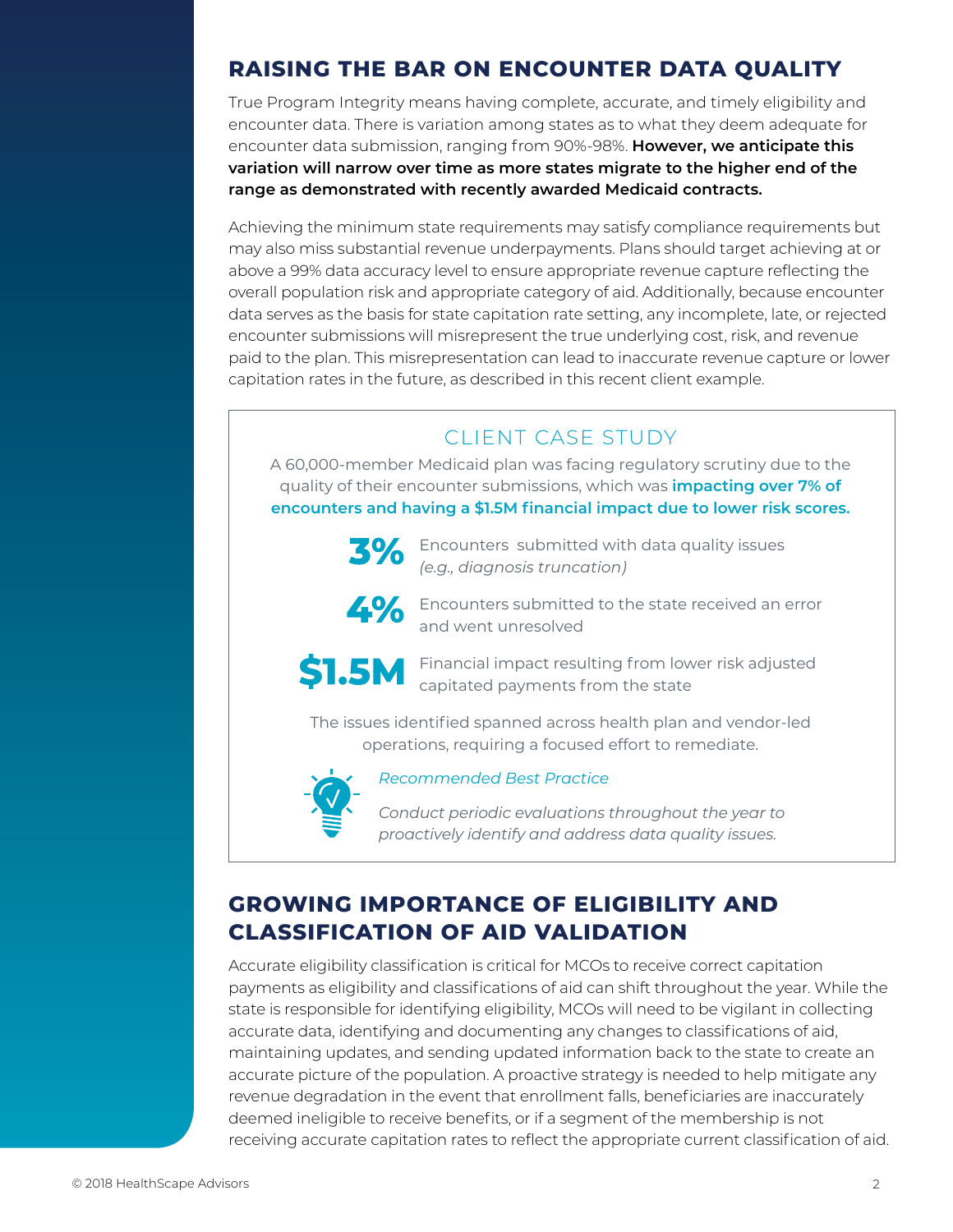MCOs in states considering work requirements should pay particular attention to the experience of states currently phasing in the program. **Early** [results from Arkansas](http://d31hzlhk6di2h5.cloudfront.net/20181015/d9/50/39/04/d3b5bd23a6cef7ccec3e4716/101518_AWreport.pdf) indicate that 8,500 people were disenrolled for failure to comply with the program requirements for 3 months. Over 80% of the individuals who were required to report their [work-related activities](https://www.kff.org/report-section/an-early-look-at-implementation-of-medicaid-work-requirements-in-arkansas-key-findings-9243/) did not report any activities. **Coverage loss projections indicate that some people disenrolled for non-compliance may still be eligible for Medicaid but experienced barriers in providing the monthly documentation, ultimately lowering MCO revenue levels.** 

#### WORK REQUIREMENT CASE STUDY: ARKANSAS WORKS



People not exempt from reporting 80 hours of qualifying work activities

To combat unintended eligibility loss, MCOs should evaluate operational processes to identify opportunities to:

- **•** Educate their membership base on reporting requirements
- **•** Identify barriers they may have to accessing the online reporting platform
- **•** Use encounter data to identify members susceptible to churn to provide employment resources and encourage compliance with work requirements

Maintaining accurate classifications of aid can also have a material impact on MCO revenue. States perform initial category of aid determinations, but MCOs are responsible for reassessing members annually, creating greater focus on maintaining accurate classifications of aid. w**All MCOs would benefit from taking a critical look at operational processes in place to maintain accuracy of the category of aid throughout the year. Misclassification can cost the MCO thousands of dollars per member per month (PMPM), as illustrated in the Virginia example below.**

As a result, MCOs should review their operational processes to identify how they integrate encounter data with health screening assessments. Those MCOs in states using functional health status data to determine capitation rates (as with the MLTSS populations) will need to place even greater financial weight on accurately reporting encounter data. To ensure accuracy, MCOs should take advantage of all opportunities to verify members' attributed aid categories throughout the year and properly reclassify and document changes in the appropriate category of aid.

In Virginia, misclassifying members in the Managed Long Term Services and Supports (MLTSS) program can result in inaccurate capitated premiums of over \$3,700 PMPM.

COMMUNITY WELL MEMBER

**\$1,478 PMPM**

*\*PMPM for non-dual members averaged across all ages*

# NURSING HOME CERTIFIABLE MEMBER

**\$5,205 PMPM**

*\*PMPM blended for non-dual NH and ECDC members*